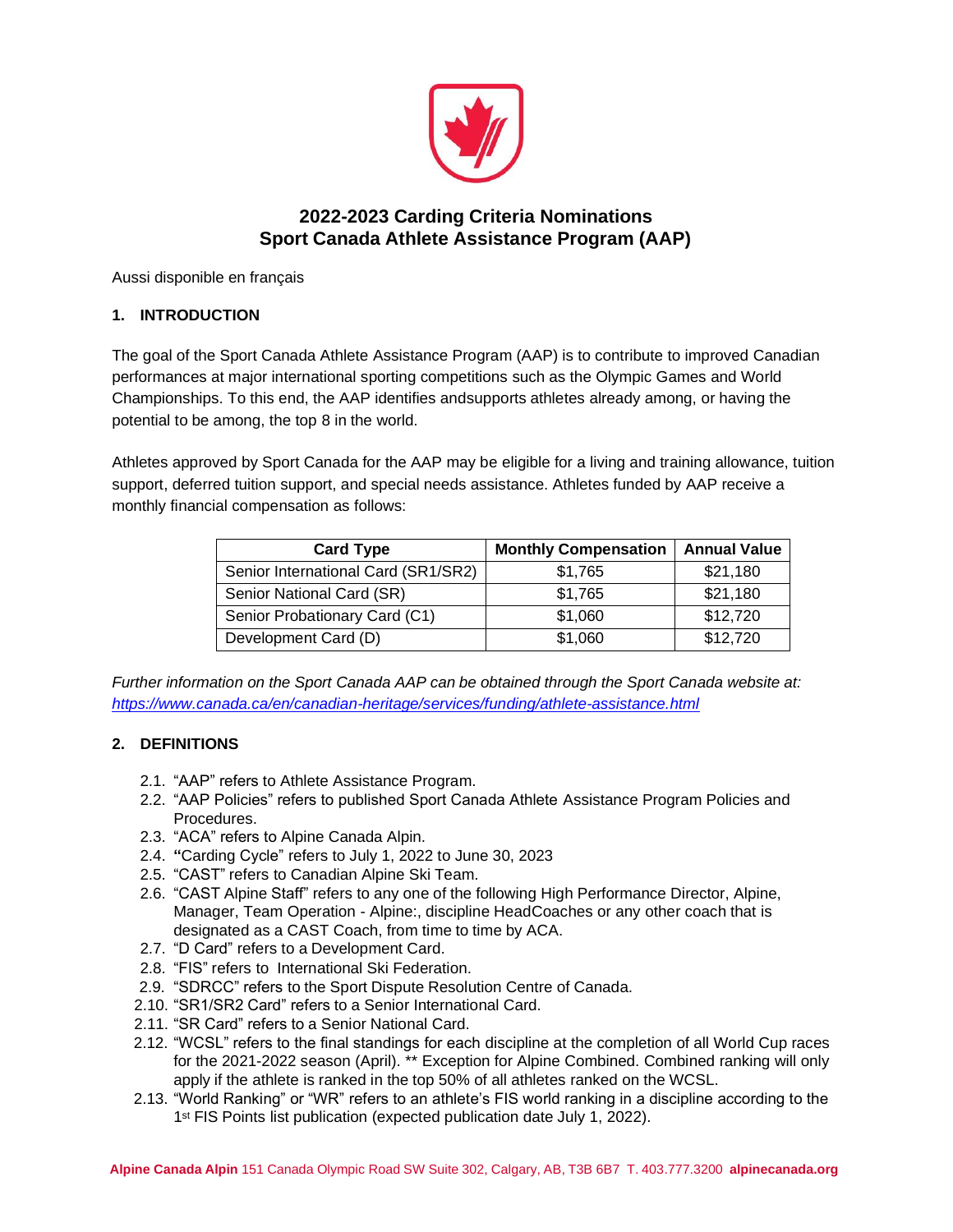

2.14. "2022-2023 CAST Nomination Guidelines" refers to the document outlining nomination criteria to support athlete nomination to the 2022-2023 CAST.

## **3. QUOTA**

3.1. Alpine Canada currently has a maximum card quota of **\$444,780.00 or 21 Senior cards.** The card quota is subject to change based on Sport Canada's AAP review that normally takes place after every Olympic/Paralympic Games.

# **4. ELIGIBILITY**

In order to be considered for nomination for AAP support, athletes must:

- 4.1. Be named to CAST or any other athlete specifically identified by CAST Alpine Staff.
- 4.2. Be a permanent resident of Canada on the date of the beginning of the carding cycle, and the athlete must have been a legal resident in Canada (student status, refugee status, work visa or permanent resident) for a minimum period of one year before being considered for AAP support. The athlete would normally have been expected to participate in ACA sanctioned activities during that period.
- 4.3. Must be eligible to represent Canada at major international events (including the Olympic Winter Games and FIS World Championships)at the beginning of the carding cycle for which the athlete is being nominated per eligibility requirements of Federation International de Ski (FIS).
- 4.4. Achieve results meeting the published ACA Sport Canada Athlete Assistance Program Carding **Criteria**
- 4.5. Participate in national team preparatory and annual training programs unless a request for an exemption due to injury, illness or other legitimate circumstance is approved in advance in writing by the Athletic Director, Alpine. Athletes not participating in CAST national team preparatory and annual training programs will be required to provide the following information:a yearly training plan, dryland testing results, medical history and athlete tracking each month during the carding cycle year to Athletic Director, Alpine.
- 4.6. Must sign and adhere to an Athlete Agreement as required by ACA and SportCanada.
- 4.7. Must be a member in good standing with Alpine Canada
- 4.8. Must not be under suspension or other sanction for any doping or doping-related offense.

## **5. PRIORITY OF NOMINATIONS**

- 5.1. Cards will be first allocated to athletes named to CAST. After the nominations of CAST athletes is completed, any remaining amount will be available for FIS carded athletes that meet eligibility and carding criteria requirements.
- 5.2. Carding will only be available provided athletes meet the following criteria, to be prioritized as follows:
	- 1. Athletes who meet SR1 criteria;
	- 2. Athletes who meet SR2 criteria. This will include athletes carded in 2021 at SR1 but who did not achieve top 8-/top -half-at the Olympics.
	- 3. Athletes who meet injury requirements and were carded at the SR2 level the previous year;
	- 4. Athletes who meet the SR/C1 criteria;
	- 5. Athletes who meet injury requirements and were carded at the SR/C1 level the previous year.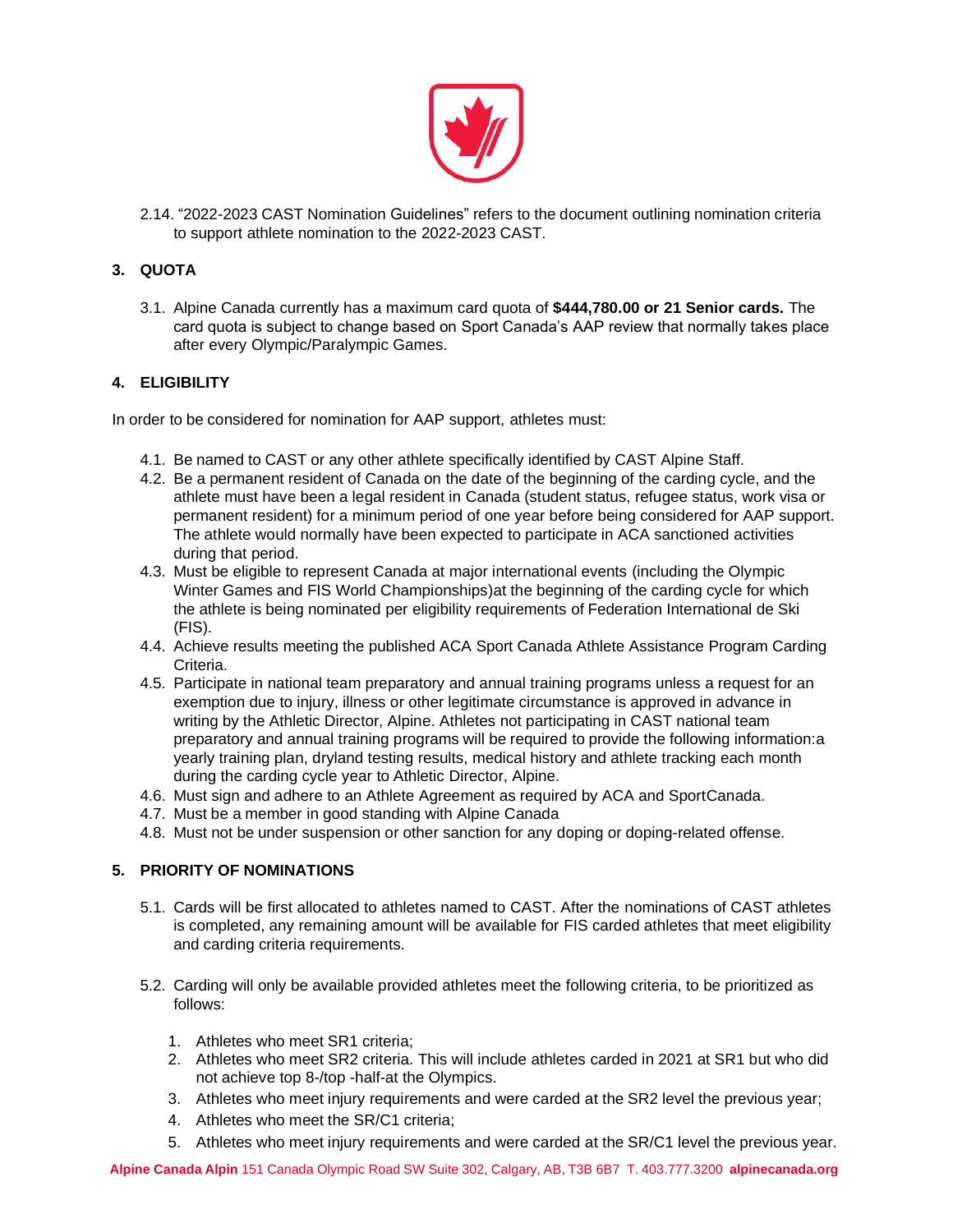

- 6. Athletes who meet D criteria;
- 7. Athletes who meet injury requirements and were carded at the D level the previous year..
- 5.3. Nominations will be made at each Carding level in the order of priority until there are no remaining eligible athletes in the Carding level before allocating cards to the next Carding level and so on, until there are no remaining cards, or there are no remaining eligible athletes. Note: a minimum of 4 months of carding support must be available for an athlete to be nominated.

## **6. CARDING CRITERIA**

The Athlete Assistance Program qualification criteria are as follows:

## **International Senior Criteria (SR1/SR2)**

Athletes must meet the following criteria to be eligible for SR1/SR2 cards:

- Finish in the top 8 and in top  $\frac{1}{2}$  of the field either in the Olympics Games or in an Olympic event at the FIS Alpine World Ski. A maximum of 3 entries per nation will count toward this result.
- In the Alpine Team Event, the athlete must compete in the event to be eligible for nomination\*

*\*Per AAP Policies point 5.2:* In individual sports with team type or relay events, athletes who compete in the event may be awarded a Senior International Card (SR1/SR2) if they directly contributed to the top-8/top-half result.

Athletes who meet the international criteria are eligible to be nominated for two consecutive years; the card for the first year is referred to as an SR1 card, while the second-year card is known as an SR2. The second year of carding is contingent on the athlete being re-nominated by ACA and maintaining a training and competitive program approved by ACA.

For the purpose of creating a priority listing of candidates for 2022-23 season, athletes meeting SR1 criteria will be ranked in order of their best result from the 2022 Olympic Winter Games; athletes meeting SR2 criteria will be ranked in order of their best result from the 2021 World Ski Championships.

#### **Senior National Carding Criteria (SR/C1)**

The criteria for Senior National Cards has been designed to identify athletes with the potential to achievethe international criteria. Athletes nominated for Senior cards for the first time are awarded C1 cards.

For the purpose of creating a priority listing, athlete rankings will be used from the WCSL, based on best ranking. If equal on the WCSL, an athlete's best World Ranking will then be used from the 1<sup>st</sup> FIS List.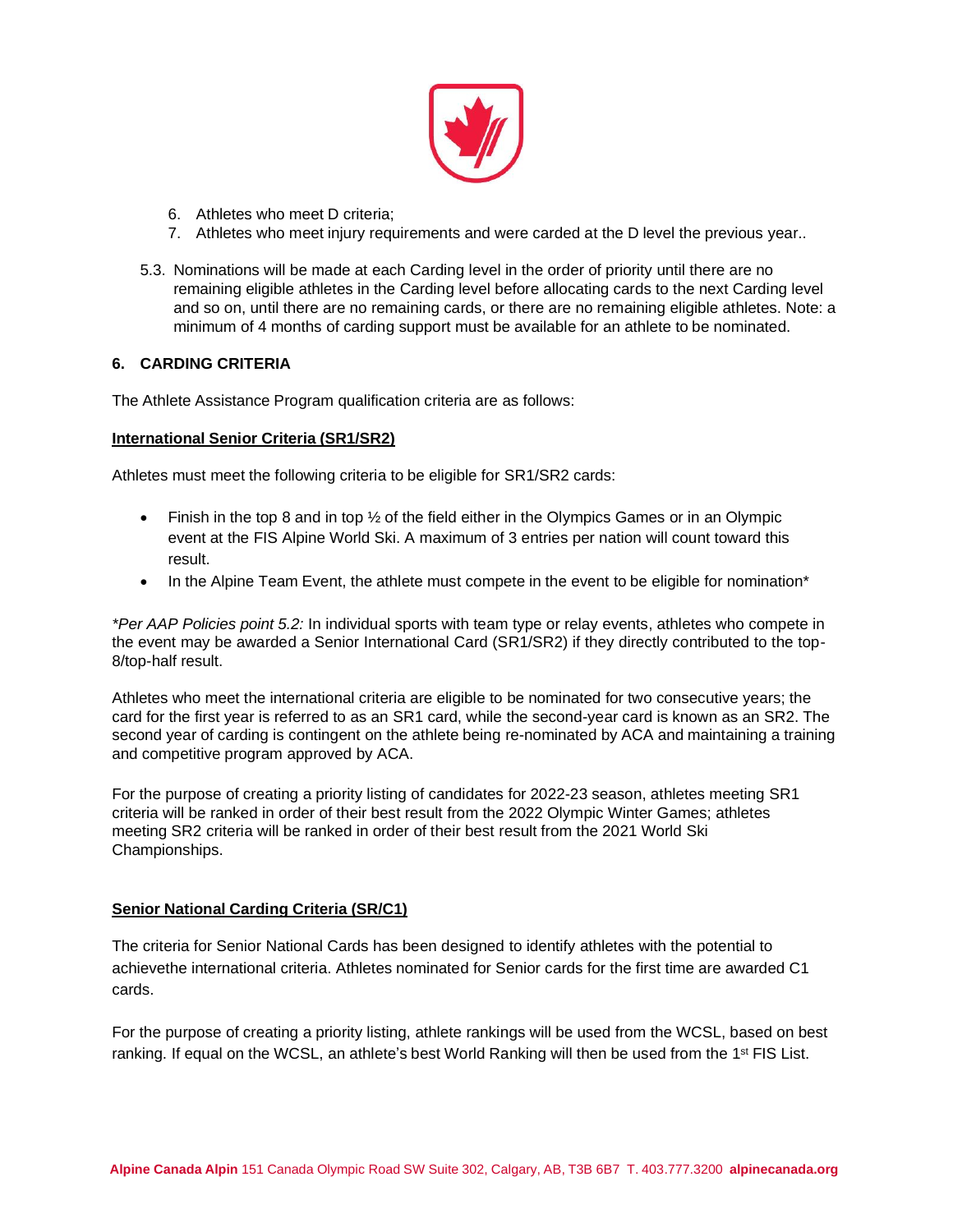

## **Maximum number of years at Senior National Card Level**

Normally, the maximum number of years an athlete may remain at the Senior National Card (SR/C1) status is five (5). Years carded at the SR injury, SR1, SR2 and when the athletes were still FIS junior age will not count toward this maximum.

In order to be nominated for carding for 6 or more years the athlete must demonstrate improvement toward International Senior Card status (SR1 and SR2) and be recommended by ACA. Proof of progression will be determined by the Alpine, Athletic Director with input from the CAST Alpine Staff, taking into consideration the athlete's on-snow results, fitness testing and evaluation of the athlete's commitment to reaching International Senior Card status.

## **Development Carding Criteria (D)**

Development cards are intended to support the developmental needs of younger athletes (U21) who clearly demonstrate the potential to achieve the Senior Card International Criteria but are not yet able to meet the Senior Card criteria.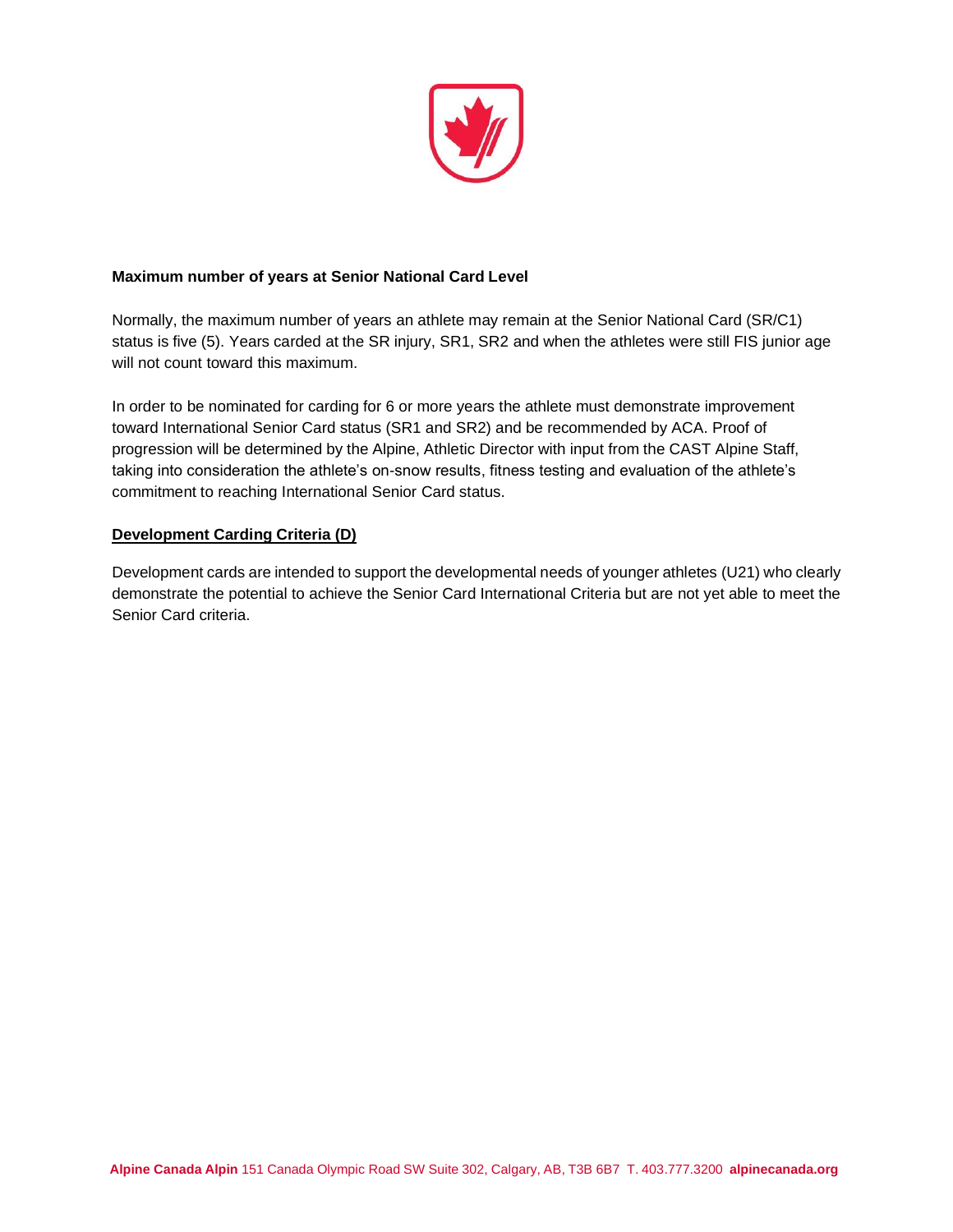

Normally, an athlete previously carded at the Senior Card level (C1, SR, SR1, SR2) for more than two years cannot be nominated for a Development Card, except for an athlete carded as a Senior Card while still eligible to compete at the Junior international age level.

Athletes will be ranked according to their best World Age Ranking (within any discipline) with the maximum World age rank of  $20<sup>th</sup>$  or better will be ranked according to that ranking. Ties will be broken using NorAm Cup overall rank, if a tie remains the single best NorAm discipline rank will be used. In the case this creates a further tie best World Ranking in any discipline will be used.

Once this this method is used to create a gender ranking lists, cards will be allocated equally by gender (if an even number of cards are available) to eligible athletes, with the athlete with the best World Age Ranking regardless of gender to be nominated first. If there is an odd number of cards available. After an equal number of cards have been allocated to each gender the extra card will go to the best World Age Ranked athlete not yet selected regardless of gender.

The carding criteria starts with the first year an athlete becomes carded at the D level.

## **Maximum number of years at Development level**

Normally, the maximum number of years an athlete may remain at the Development Card (D) status is four (4). Years carded at the D injury will not count toward this maximum. In order to be carded for more years (5) the athlete must demonstrate improvement toward Senior Card status and be recommended by ACA. Proof of progression will be determined by the Alpine, Athletic Director with input from the CAST Alpine Staff, taking into consideration the athlete's on-snow results, fitness testing and evaluation of the athlete's commitment to reaching International Senior Card status.

## **7.0 NOMINATION PROCESS**

- 7.1 The CAST Alpine staff shall meet to evaluate all eligible athletes and make recommendations for nomination to Sport Canada for AAP.
- 7.2 Sport Canada reviews all nominations put forward by ACA and approves nomination in accordance with AAP Policies and the published and approved ACA AAP Carding Criteria.

## **8.0 NCAA ATHLETES**

- 8.1 The following shall apply to any athlete who meets the carding criteria as noted above and who are attending an NCAA institution during the carding cycle:
	- 8.1.1 Sport Canada policy states that athletes attending a foreign post-secondary educational institution and who are receiving an athletic scholarship are not eligible to receive AAP support in the months in which they are attending the foreign post-secondary educational institution.
	- 8.1.2 It is the responsibility of the NCAA-based athlete who is nominated by ACA for AAP support to notify ACA and Sport Canada of the time period that the athlete will not be attending the foreign postsecondary educational institution. Sport Canada will review and approve all NCAA-based athlete schedules.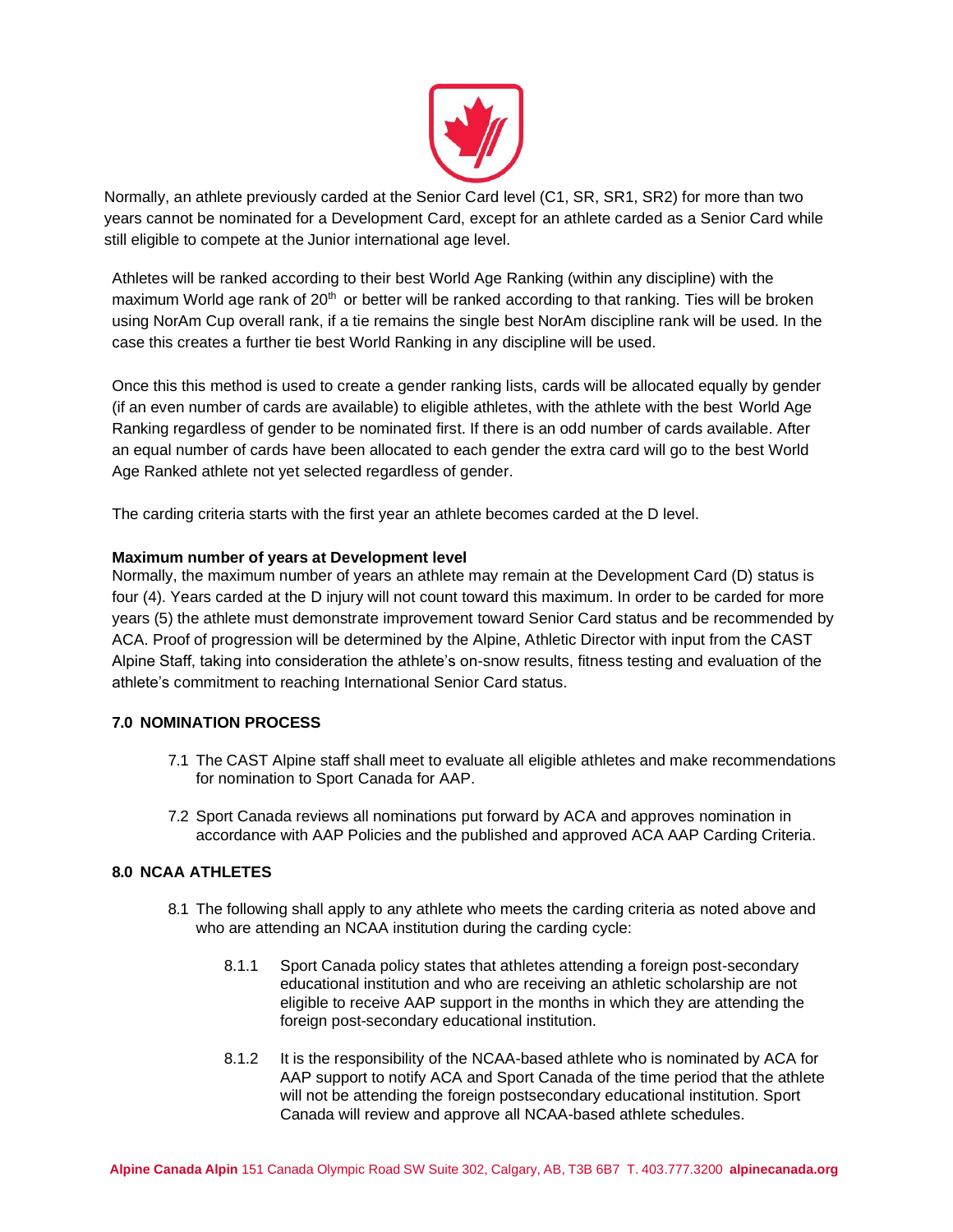

8.1.3 It is the responsibility of the NCAA-based athlete to notify their institutions compliance department to confirm that they are eligible to receive AAP support. It is also the NCAA-based athlete responsibility to determine any procedures that